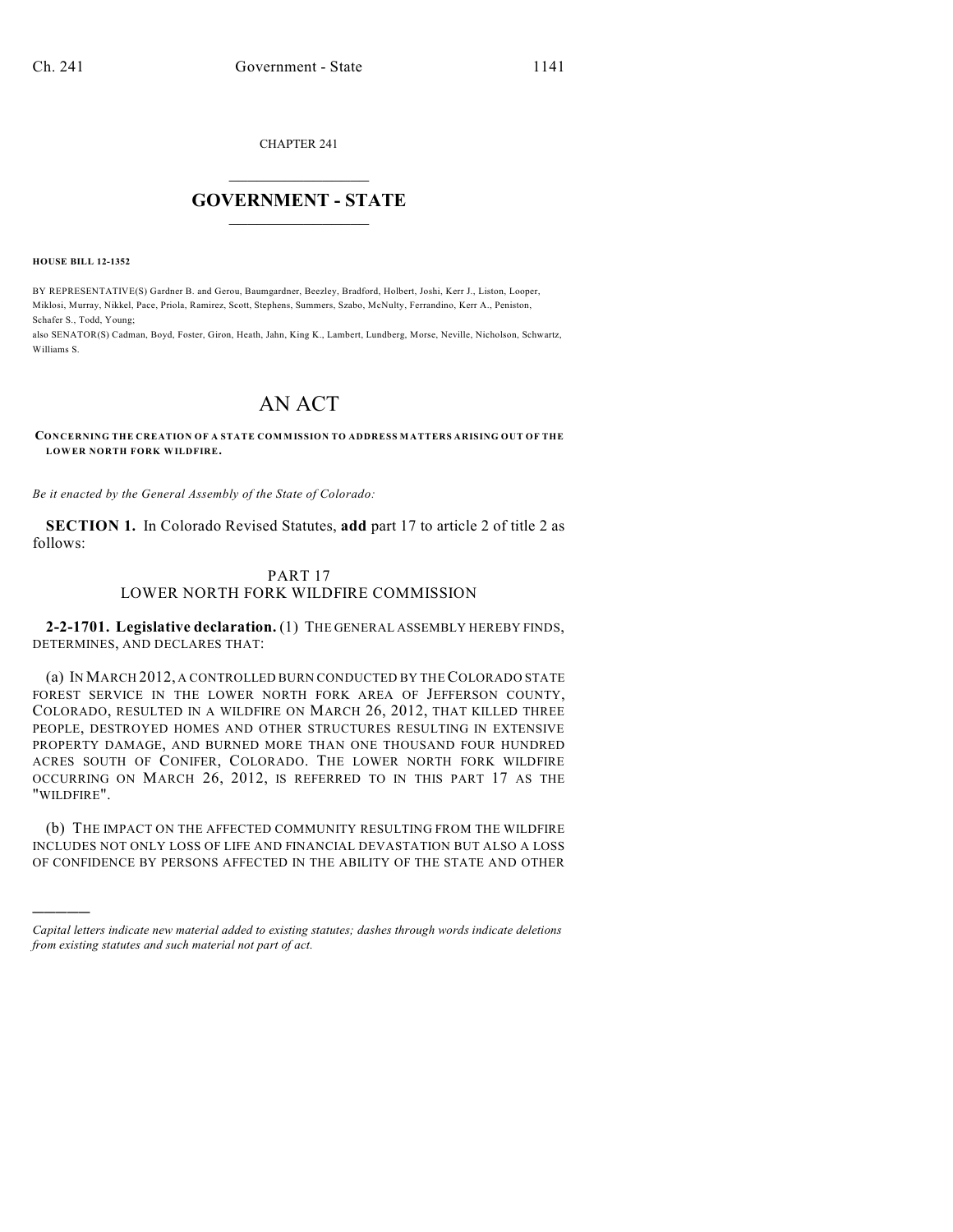EMERGENCY RESPONDERS TO RESPOND TO THIS OR OTHER DISASTERS THAT MAY OCCUR IN THE FUTURE. ACCORDINGLY, IT IS AN APPROPRIATE USE OF THE PLENARY POWER OF THE GENERAL ASSEMBLY TO EMPOWER A BODY SUCH AS THE COMMISSION CREATED UNDER THIS PART 17 TO INVESTIGATE THE CAUSES OF THE WILDFIRE AND TO MAKE RECOMMENDATIONS FOR LEGISLATIVE OR OTHER ACTION THAT WOULD PREVENT THE OCCURRENCE OF A SIMILAR TRAGEDY.

**2-2-1702. Lower north fork wildfire commission - created - membership chair - meetings - quorum - reimbursement of expenses - staff assistance public meetings.** (1) THE LOWER NORTH FORK WILDFIRE COMMISSION, REFERRED TO IN THIS PART 17 AS THE "COMMISSION", IS HEREBY CREATED. THE COMMISSION IS COMPRISED OF THE FOLLOWING FIVE MEMBERS:

(a) TWO MEMBERS OF THE HOUSE OF REPRESENTATIVES, ONE EACH APPOINTED BY THE SPEAKER OF THE HOUSE OF REPRESENTATIVES AND THE MINORITY LEADER OF THE HOUSE OF REPRESENTATIVES;

(b) TWO MEMBERS OF THE SENATE, ONE EACH APPOINTED BY THE PRESIDENT OF THE SENATE AND THE MINORITY LEADER OF THE SENATE; AND

(c) THE EXECUTIVE DIRECTOR OF THE DEPARTMENT OF PUBLIC SAFETY CREATED IN SECTION 24-33.5-103 (1), C.R.S., OR HIS OR HER DESIGNEE.

(2) THE COMMISSION SHALL SELECT A CHAIR FROM AMONG ITS MEMBERS. THE COMMISSION SHALL MEET AT SUCH TIME AND SUCH PLACE AS DESIGNATED BY THE CHAIR; EXCEPT THAT THE FIRST MEETING OF THE COMMISSION SHALL TAKE PLACE NOT LATER THAN JULY 1, 2012. A MAJORITY OF THE MEMBERS OF THE COMMISSION CONSTITUTE A QUORUM.

(3) MEMBERS OF THE COMMISSION SHALL RECEIVE NO COMPENSATION FOR SERVING ON THE COMMISSION; EXCEPT THAT COMMISSION MEMBERS ARE ENTITLED TO REIMBURSEMENT FOR THEIR ACTUAL AND NECESSARY EXPENSES INCURRED IN THE PERFORMANCE OF THEIR OFFICIAL DUTIES. IN THE CASE OF THE LEGISLATIVE MEMBERS OF THE COMMISSION, IN CONNECTION WITH THEIR NECESSARY ATTENDANCE AT MEETINGS OF THE COMMISSION, SUCH MEMBERS ARE ENTITLED TO RECEIVE THE AMOUNT SPECIFIED IN SECTION 2-2-307 (3) (a) (I) FOR NECESSARY ATTENDANCE AT A MEETING OF AN INTERIM COMMITTEE.

(4) SUBJECT TO THE PROVISIONS OF PART 4 OF ARTICLE 6 OF TITLE 24, C.R.S., MEETINGS OF THE COMMISSION ARE PUBLIC MEETINGS.

(5) ANY STAFF ASSISTANCE REQUIRED BY THE COMMISSION SHALL BE PERFORMED BY EXISTING EMPLOYEES OF THE LEGISLATIVE STAFF AGENCIES OF THE GENERAL ASSEMBLY OR THE DEPARTMENT OF PUBLIC SAFETY WITHIN EXISTING APPROPRIATIONS.

**2-2-1703. Investigation of causes of wildfire - recommendations for legislative or other action - report to general assembly.** (1) DURING THE 2012 LEGISLATIVE INTERIM THE COMMISSION SHALL INVESTIGATE, REPORT ITS FINDINGS, AND MAKE RECOMMENDATIONS FOR LEGISLATIVE OR OTHER ACTION ON ALL MATTERS RELATING TO THE WILDFIRE, INCLUDING, WITHOUT LIMITATION, CAUSES OF